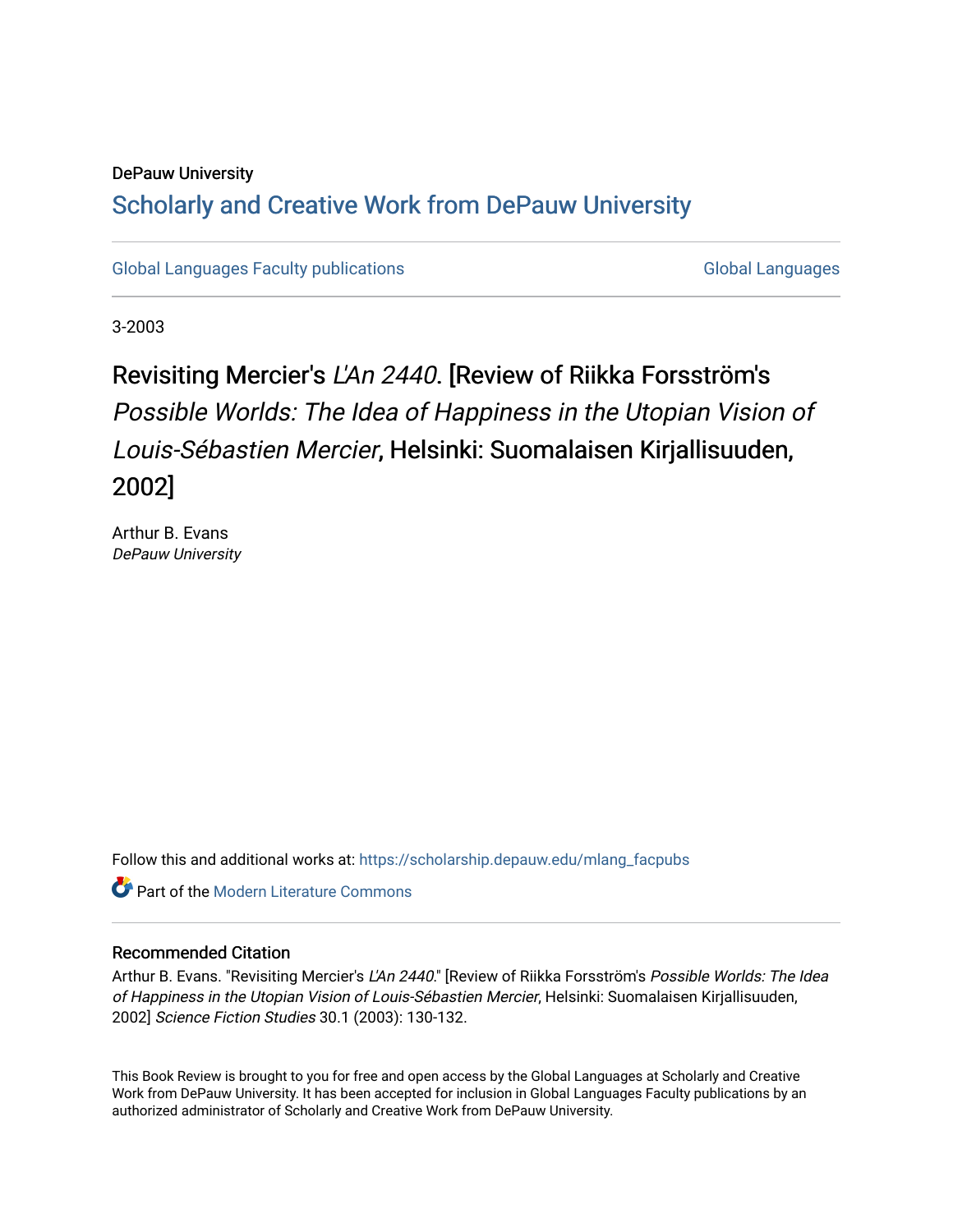# **Science Fiction Studies**

**#89 = Volume 30, Part 1 = March 2003**

### **BOOKS IN REVIEW**

### **Revisiting Mercier's** *L'An 2440***.**

**Riikka Forsström.** *Possible Worlds: The Idea of Happiness in the Utopian Vision of Louis-Sébastien Mercier.* **Helsinki: Suomalaisen Kirjallisuuden Seura, 2002.<http://www.finlit.fi/english/eng-publ.htm>. 329 pp. €27 pbk.**

**Louis-Sébastien Mercier's 1771 uchronia** *L'An deux mille quatre cent quarante: Rêve s'il en fut jamais* **(The year 2440: a dream if there ever was one, first published in English—perplexingly—as** *Memoirs of the Year Two Thousand Five Hundred* **in 1772) was an important milestone in the evolution of science fiction. According to Paul Alkon in his** *Origins of Futuristic Fiction* **(Athens, GA: U of Georgia Press, 1987), Mercier's** *L'An 2440* **was the first utopia to be set in future time, initiating "a new paradigm for utopian literature not only by setting action in a specific future chronologically connected to our past and present but even more crucially by characterizing that future as one belonging to progress" (127). It was one of the eighteenth century's most successful books, with over 60,000 copies in print in several languages, and the first utopian novel published in North America (George Washington and Thomas Jefferson owned copies). It was also one of the century's most controversial: first published anonymously in Amsterdam,** *L'An 2440* **was promptly banned in both France and Spain as dangerous, subversive propaganda.**

**Considering its importance in the history of speculative fiction—as well as an artifact of pre-Revolutionary French political thought—it is surprising that there exist almost no contemporary studies of** *L'An 2440.* **Apart from Alkon's excellent volume, most others seem to date from the 1970s: Henry**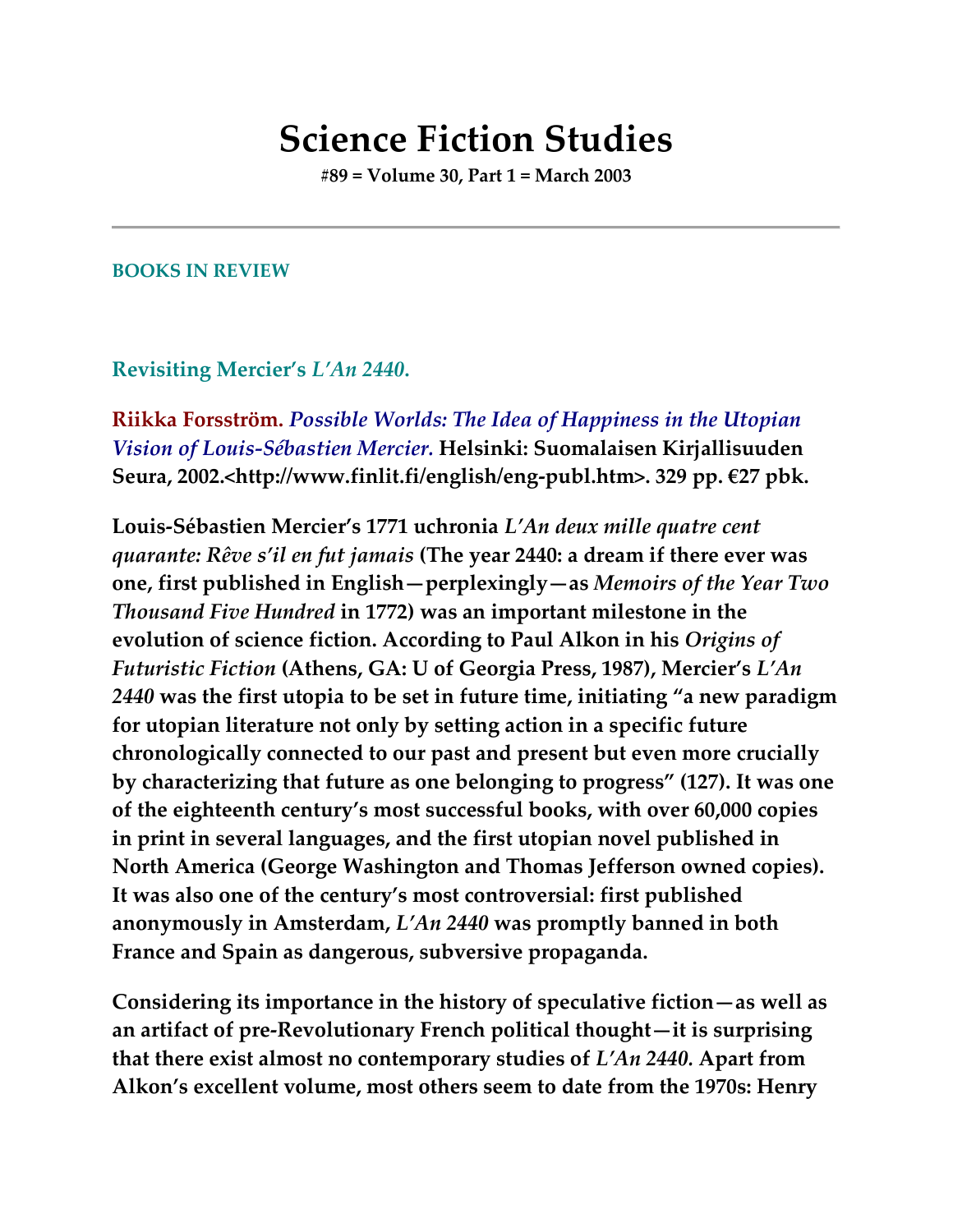**Majewski's** *The Preromantic Imagination of Louis-Sébastien Mercier* **(1971), Raymond Trousson's now-classic** *Voyages aux nulle part***(1975), and passing references in Frank and Fritzie Manuel's** *Utopian Thought in the Western World* **(1979) and I.F. Clarke's** *The Pattern of Expectation 1644-2001* **(1979), for example.**

**Forsström's** *Possible Worlds* **attempts to fill this lacuna in utopian criticism, and it does so in admirable fashion. Completed as a thesis at the University of Turku, Finland (ostensibly in 2001), the scholarship evident in** *Possible Worlds* **is both comprehensive and up-to-date. It begins with an Introduction that clearly defines its objectives as well as the methods and sources used. The author states that the main goal of the book is to explore the utopian novel as a representation of happiness through the vision conveyed by Mercier's** *L'An 2440***.... What is Mercier's image of an ideal society, and what are the components which he views as contributing to the increase of human happiness or tending to diminish it? How does Mercier explain the process of transformation from the society of the eighteenth century to the ideal state of 2440? (12)**

**The ensuing ten chapters—all heavily footnoted—present a broad and multi-faceted analysis of** *L'An 2440***. Among other topics, they include a biographical portrait of Mercier himself and an overview of his work's place in the history of utopian writing, a discussion of the urban landscape of this ideal Paris of the future, its political and social structure (in comparison/contrast to those of Mercier's own time), the role played by "natural religion" and material prosperity in the happiness of its citizens, and the work's surprisingly patriarchal attitudes about the rights of women.**

**I found this latter chapter to be especially fascinating because Mercier's portrayal of women in** *L'An 2440* **seems to contradict his otherwise very progressive and emancipatory views about human rights. In Mercier's utopia, marriages are based on love, dowries have been abolished, and divorce is now legal. Women's prime (indeed, exclusive) role in this society, however, is to be good wives and mothers. Totally subordinate to their husbands, these idealized women are not only maternal, faithful, obedient, and loving but also paragons of virtue and the guardians of public morality.**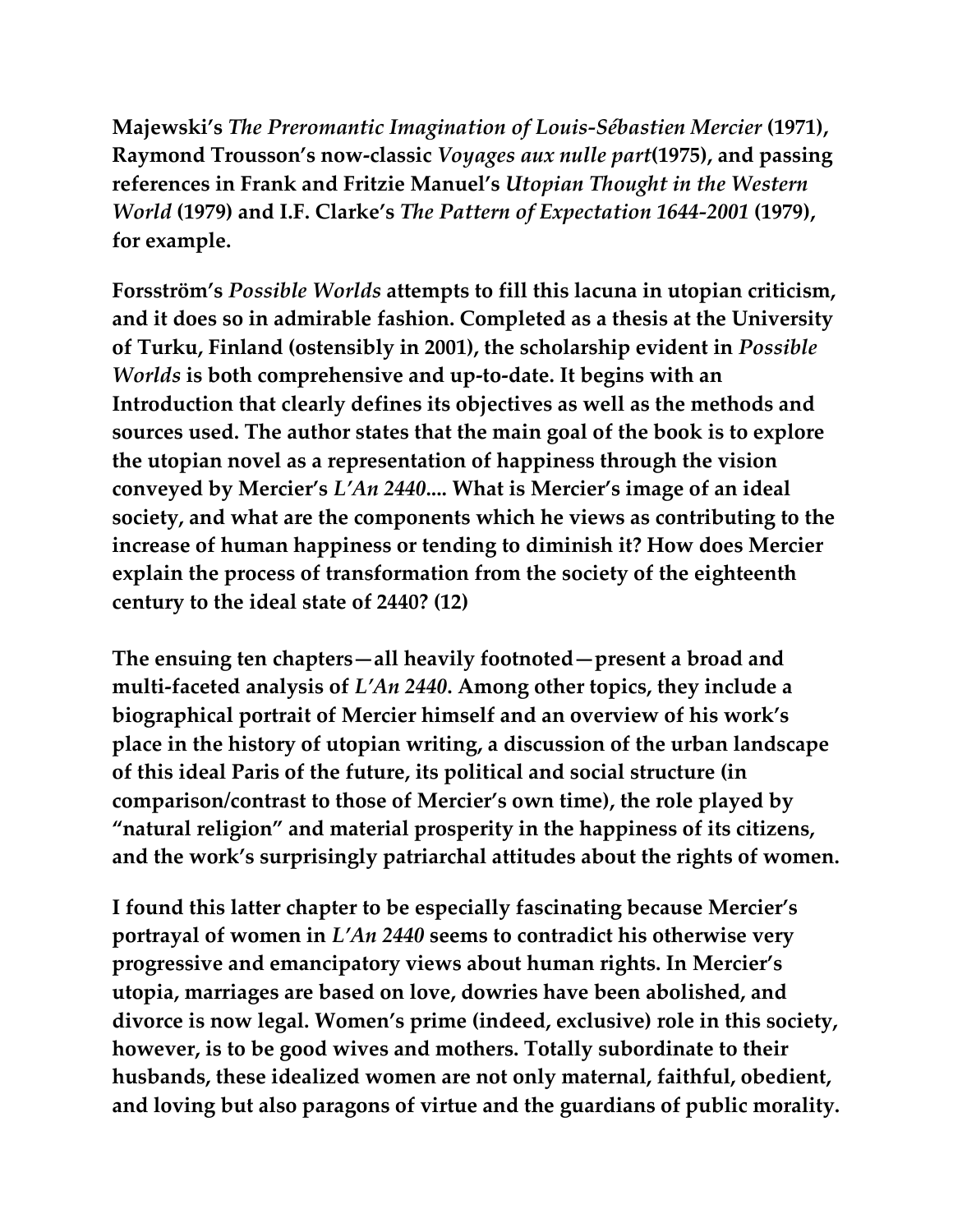**"Liberated" from the need to work outside the home, Mercier's women are "free" to devote themselves exclusively to the task for which God and Nature created them: to bear children, to care for their husbands, and to incarnate "family values."**

**These extremely conservative (and pre-bourgeois) notions of the proper role of women in society are partly the result of Mercier's essentialist belief that women in eighteenth-century France had wandered too far from their "natural" selves, creating a dangerous "disharmony" in the balance of power between men and women.**

**In his imaginary world of the twenty-fifth century, this "disharmony" of sexual power, which Mercier found so alarming in his contemporary society, has been reversed.... In his imagined utopian community, patriarchal power knows no limits. The demand for equality of spouses was in Mercier's opinion a grave error. As he saw it, there are biological reasons, which can be drawn directly from "nature," supporting this argument ... [that] woman cannot under any circumstances be a rival with man; subordination is thus a "law of nature"....**

**[Mercier's ideas] illustrate the general dependence of eighteenth-century writers on natural-law theorists of the preceding century, such as Bodin or Grotius, who had argued that the husband should be the sovereign within the domestic commonwealth. (140-41)**

**Mercier's opinion seems to be that women can be truly happy only if their place in society is fully congruent with their "biology"—i.e., as wives and mothers. In this aspect at least, Mercier's very forward-looking** *L'An 2440* **is an ideological throwback. Despite its very progressive ideas about many of society's institutions (including marriage), its reactionary vision of women's rights must rank it as among the most anti-feminist utopias ever written.**

**On the other hand, when viewed historically, Mercier's** *L'An 2440* **arguably represents a kind of "missing link" between the utopian tradition and early extrapolative science fiction, or—in Alkon's words—between "gratuitous"**